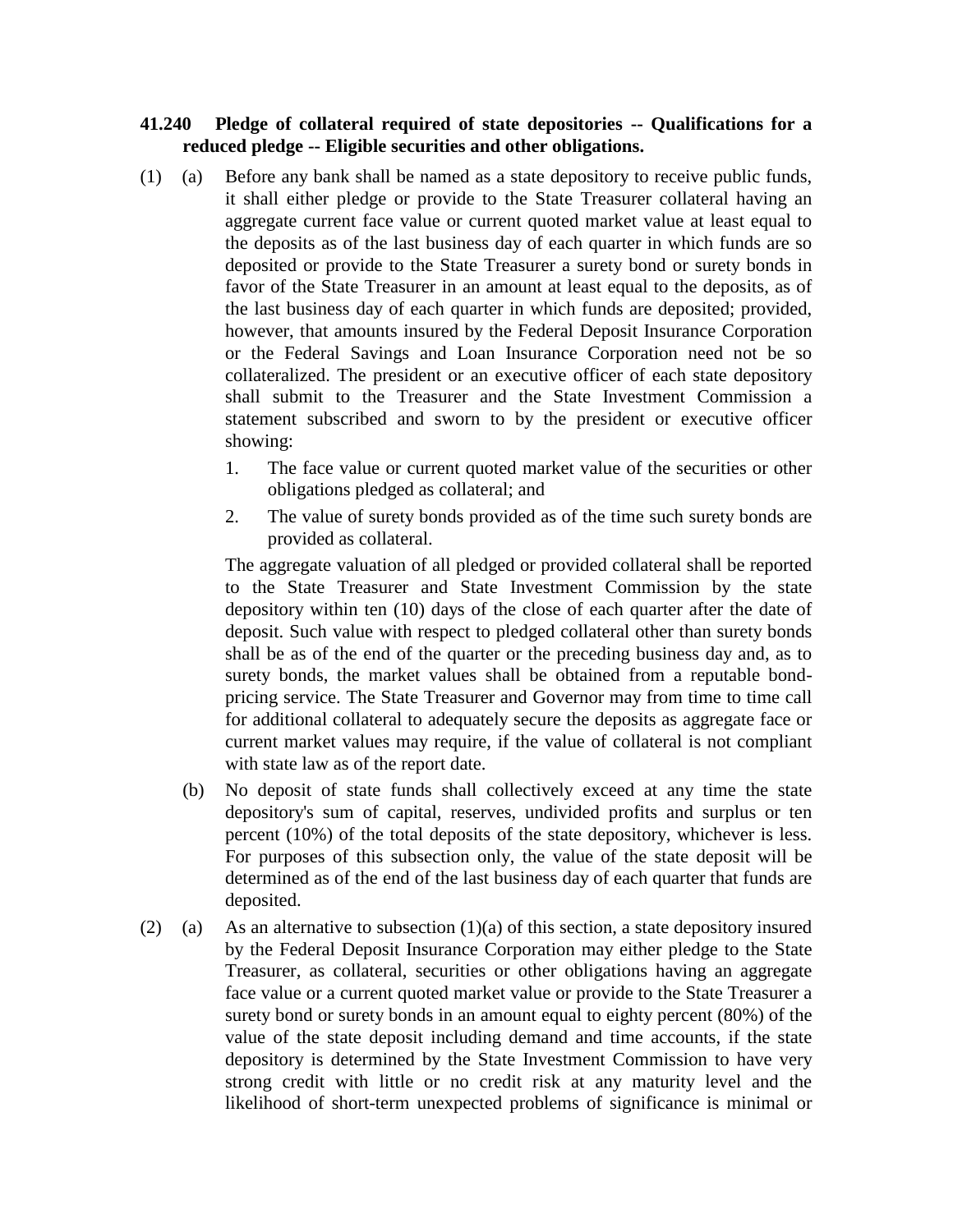not of a serious or long-term nature. The value of the state deposit will be determined at the end of the business day of deposit and as of the end of business on the last day of each quarter that funds are so deposited.

- (b) Valuation of all pledged or provided collateral shall be reported to the State Treasurer and the State Investment Commission within ten (10) days of the close of each quarter after the date of deposit.
- (c) State depositories designated as qualified for reduced pledging shall be so recorded in the executive journal.
- (d) The State Investment Commission shall determine eligibility for the reduced pledging option based on totally objective and quantifiable measures of financial intermediary performance. The information for such eligibility shall be obtained from publicly available documents. The State Investment Commission shall promulgate the particular criteria of eligibility by regulations issued pursuant to KRS Chapter 13A.
- (3) State depositories which do not qualify or do not choose to qualify under subsection (1) or (2) of this section shall not receive state deposits in excess of amounts that are insured by an instrumentality of the United States.
- (4) Only the following securities and other obligations may be accepted by the State Treasurer as collateral under this section:
	- (a) Bonds, notes, letters of credit, or other obligations of or issued or guaranteed by the United States, or those for which the credit of the United States is pledged for the payment of the principal and interest thereof, and any bonds, notes, debentures, letters of credit, or any other obligations issued or guaranteed by any federal governmental agency or instrumentality, presently or in the future established by an Act of Congress, as amended or supplemented from time to time, including, without limitation, the United States government corporations listed in KRS 66.480(1)(c);
	- (b) Obligations of the Commonwealth of Kentucky including revenue bonds issued by its statutory authorities, commissions, or agencies;
	- (c) Revenue bonds issued by educational institutions of the Commonwealth of Kentucky as authorized by KRS 162.340 to 162.380;
	- (d) Obligations of any city of the Commonwealth of Kentucky, or any county, for the payment of principal and interest on which the full faith and credit of the issuing body is pledged;
	- (e) School improvement bonds issued in accordance with the authority granted under KRS 162.080 to 162.100;
	- (f) School building revenue bonds issued in accordance with the authority granted under KRS 162.120 to 162.300, provided that the issuance of such bonds is approved by the Kentucky Board of Education;
	- (g) Surety bonds issued by sureties rated in one (1) of the three (3) highest categories by a nationally recognized rating agency;
	- (h) Letters of credit issued by federal home loan banks; and